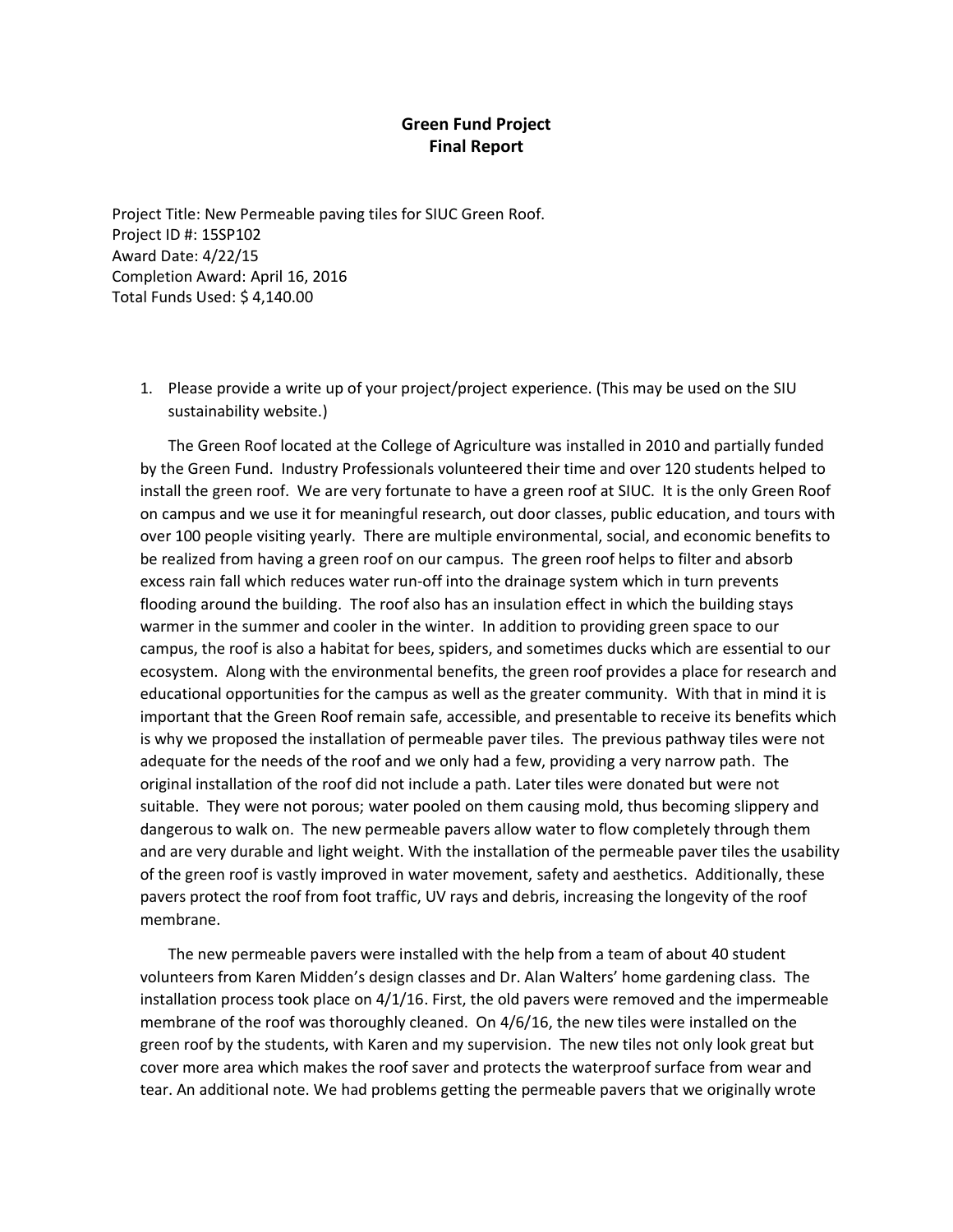into our proposal so we could not meet our one year deadline. The company we originally planned to purchase them from stopped making the pavers. Once we found a new company, we had to wait for delivery, which occurred over Christmas break. We then waited for suitable weather to work on the green work for the installation.

2. Please provide a summary of your results (environmental, social, and/or economic) including quantifiable data as appropriate (ex. # of individuals reached, lbs. diverted from landfill, energy saved, etc.).

There are many systems and entities that the green roof affects within the built environment. The most observable result that could be seen from the completion of this project may be improved accessibility to the 100's of students and visitors on the green roof each year. The permeable pavers not only provide a safer surface to walk on but may also increase the life span of the green roof by improving water drainage capacity. While aesthetic value is subjective, the new pavers have also improved the look but most importantly the overall functionality of the green roof as an ongoing research facility in green infrastructure. The permeable pavers also serve as a great demonstration to students and visitors illustration how rain water moves through an permeable material versus an impermeable. This is a critical discussion on storm water management and water conservation and usage.

3. Summarize how your project promoted the Green Fee/Sustainability on campus including, but not limited to, flyers created, screenshots of website, signage, etc. Please include website links, if applicable.

The green roof itself at SIU was funded in part by the Green Fee and materials were donated by outside companies. The installation was a joint event by faculty and students predominately in the College of Agricultural Sciences but included many other disciplines, professionals who volunteered their expertise, SIU Physical Plant Services and some other industry persons. That phase of the excitement of planning and installing generated an amazing campus and community excitement over sustainable practices. Especially given that green roofs are typically found in urban areas, we now had one in Southern Illinois. Although the green roof is located on the agriculture building, it is considered a community space and has served and will continue to serve hundreds of students, visitors and others. It is truly an educational 'tool' as well as serving a sustainable function for the agriculture building. Students can learn hands on and take the lessons with them as they go into their professions. The green roof would not be possible without the support of the green fee. Now, with the additional of the permeable pavers, supported by the green fee, the safety, aesthetics and sustainable benefits increase on those visits that anyone makes to the green roof. We encourage community involvement and always share that our green roof and permeable pavers were made possible by the green fee. That is why we always welcome visitors from garden clubs to grade school classes to tour our green infrastructure projects to not only promote sustainable practices but explain how they work and inspire new ideas in green infrastructure. The most visibility will be from the tours and students who work on the green roof. The college includes all of our sustainable projects in our recruitment efforts, leadership board meetings and more. We are also working to include it on our website.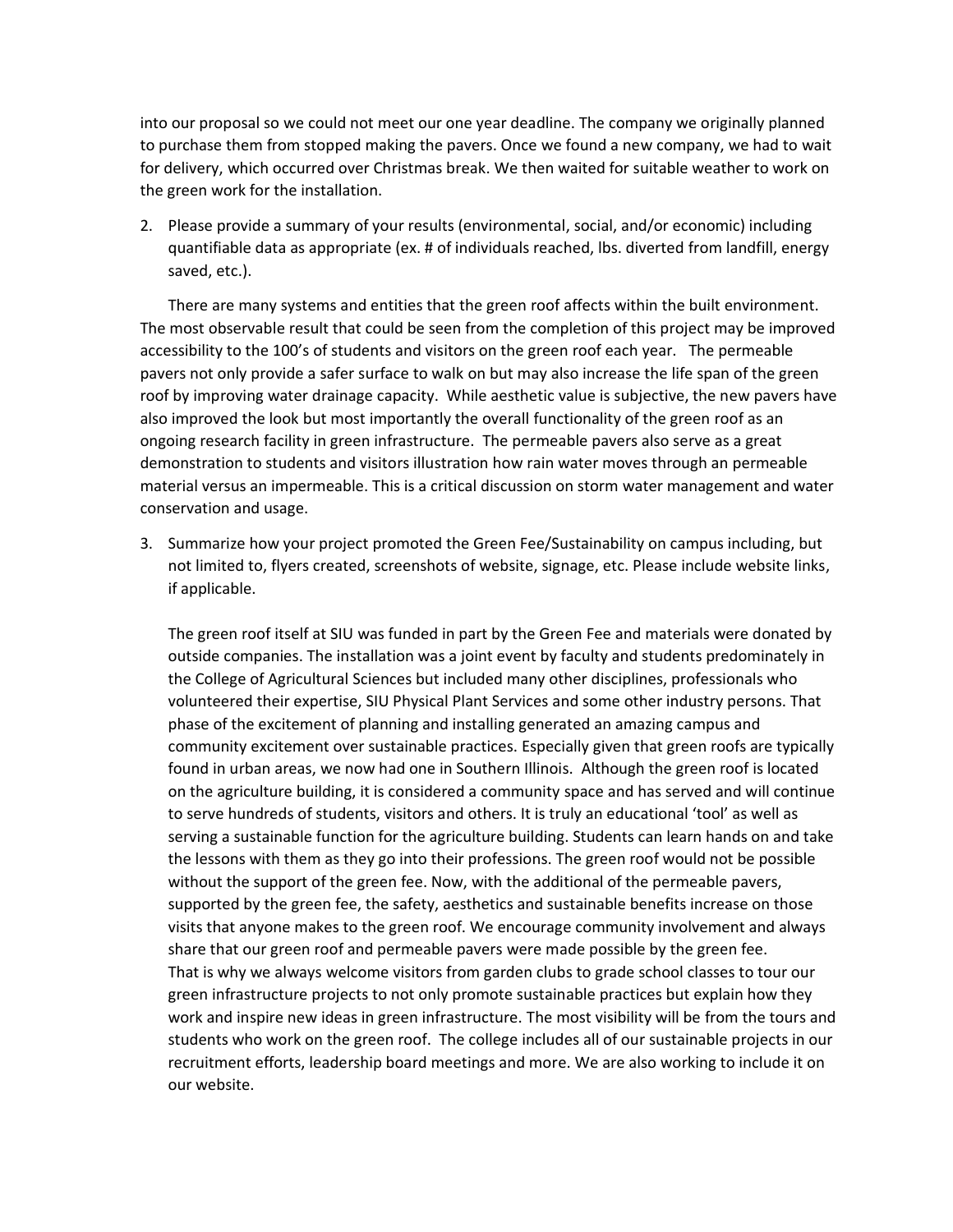4. Is there anything you would do differently if you were to do a similar project in the future? If so, please describe.

No, we are very pleased with the outcome.

- 5. Please attach a minimum of 5 digital images –these will be images used to promote interest in sustainability projects on campus. These can be photos of the progress of the project or the completed project.
- 6. Optional: Do you have any suggestions for the SIU Sustainability Council to improve the Green Fund Award Process?

Possibly more work with alternative energy sources and grey water recycling. Otherwise, it is an easy to follow process (and very much appreciated).

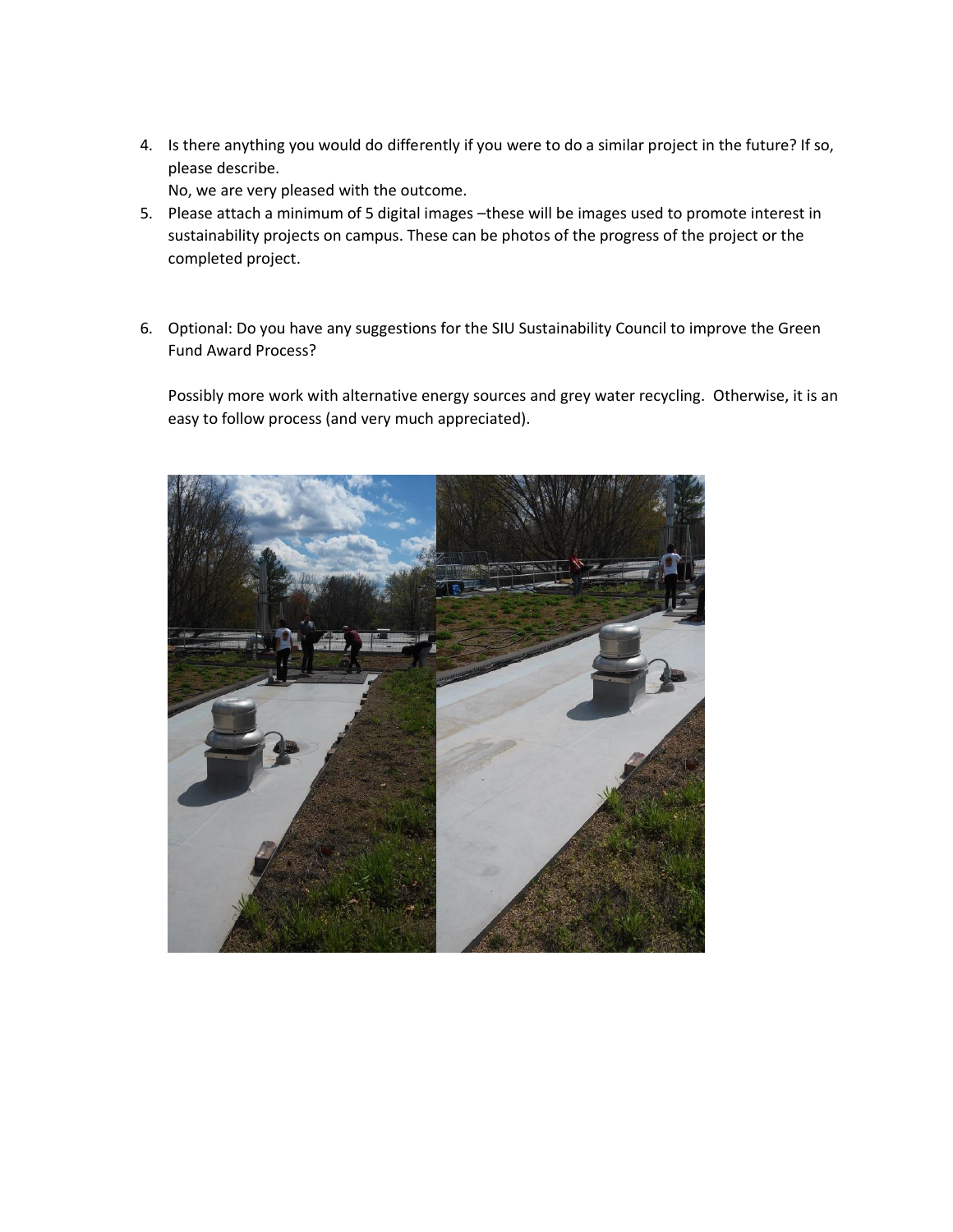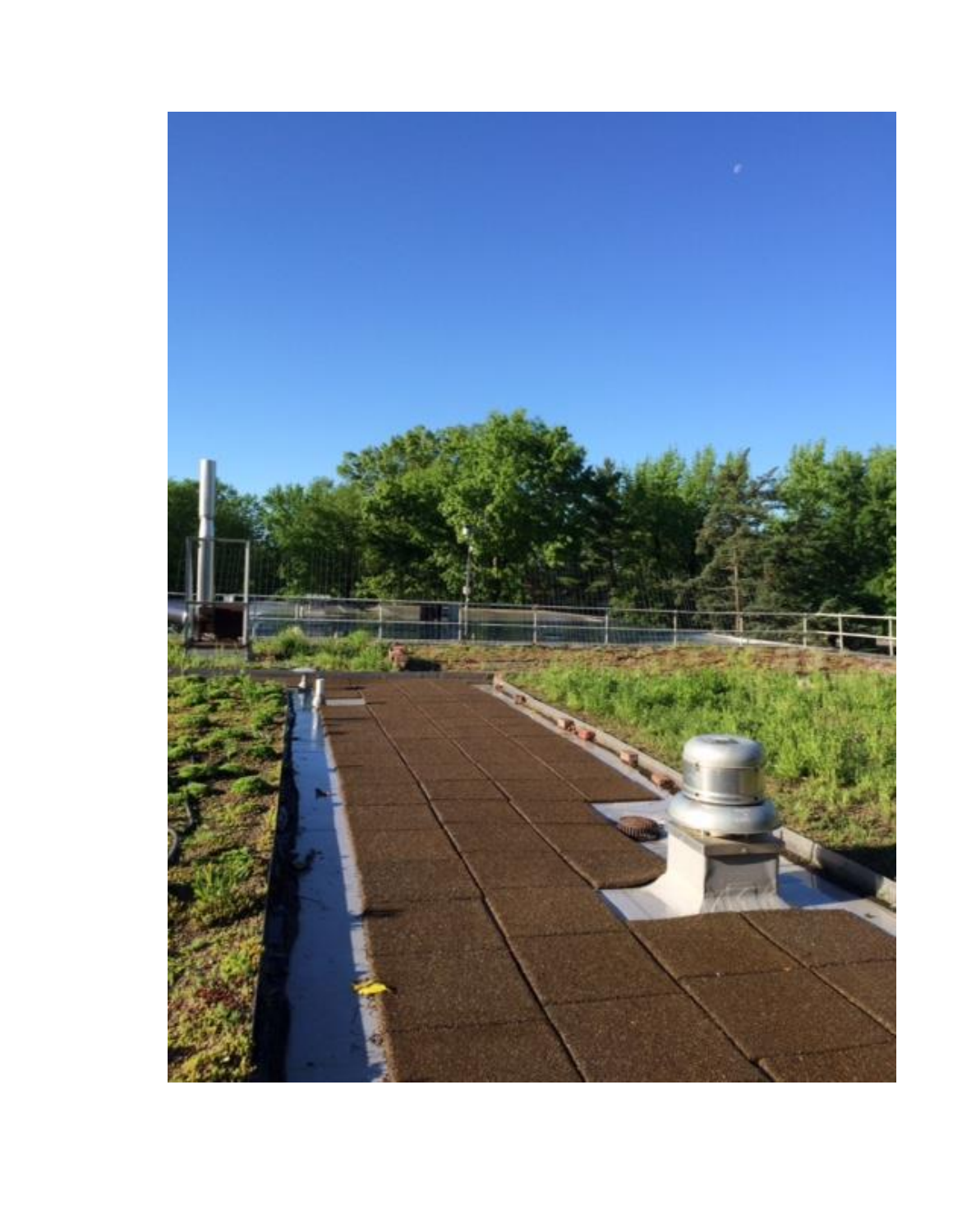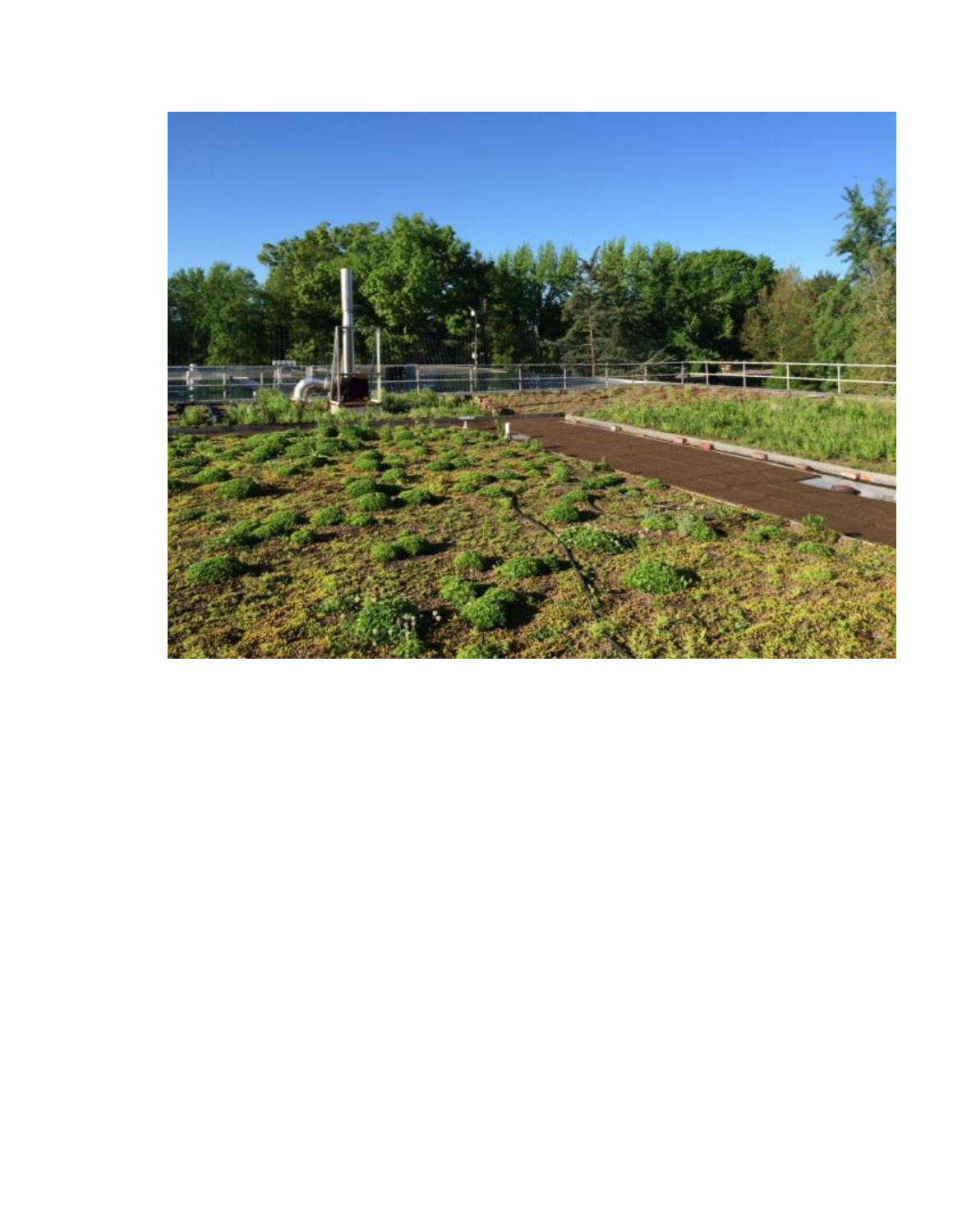